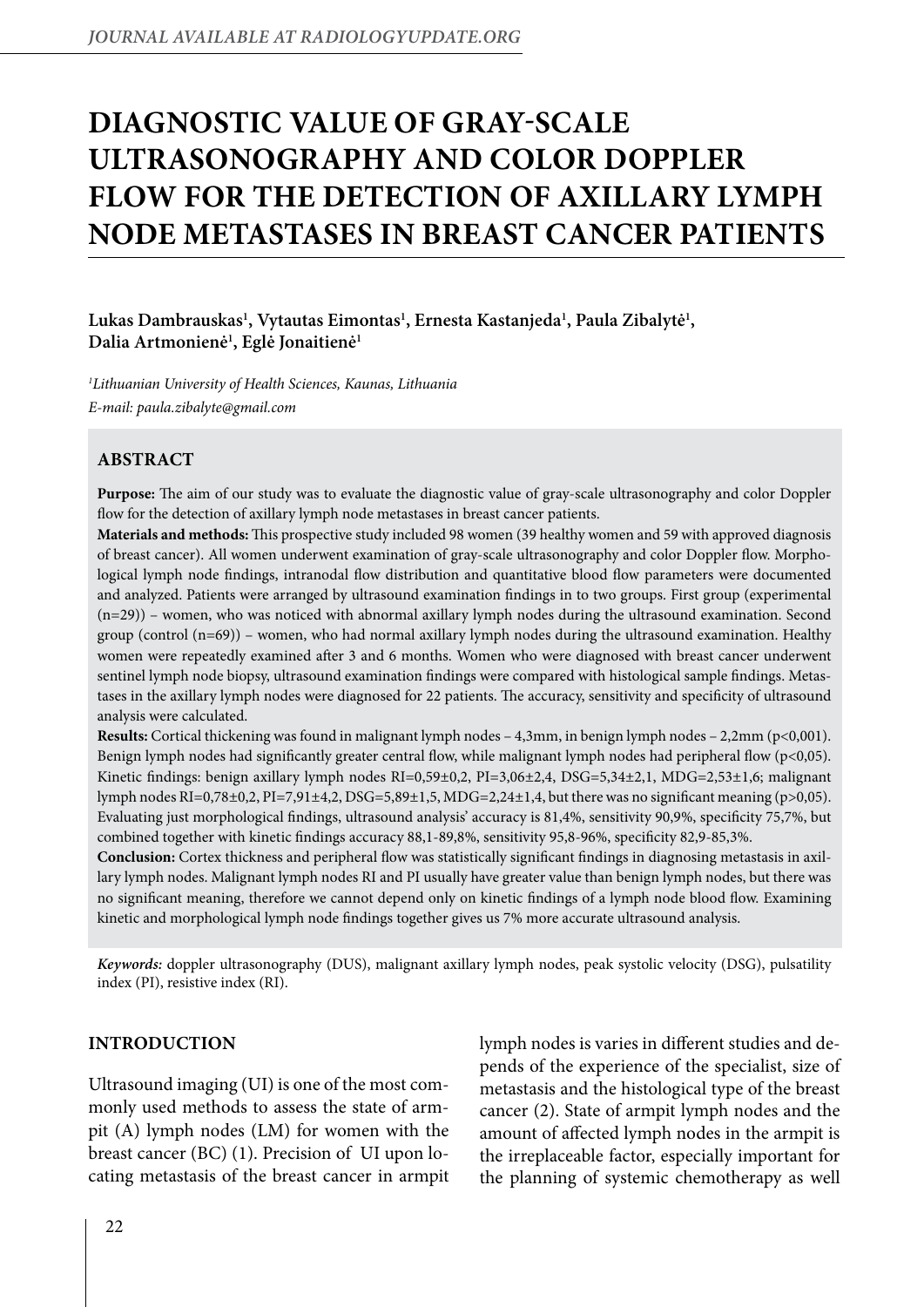as surgeries (3). Upon locating typical pathologic armpit lymph nodes (shape changes, absence of hilus, peripheral blood flow), neoadjuvant chemotherapy is recommended for the patient; in case of non-affected structure (oval shape, thin even cortical thickness, hyperechogenic hilus, hilar blood flow) or suspicious lymph nodes (uneven increased cortical thickness, dislocated hilus, mixed or peripheral blood flow) – surgery with sentinel lymph node biopsy. Removal of a large group of regional lymph nodes has a negative effect on the life quality of patients (lymphedema 15-40 percent, paraesthesia, lower amplitude of the hand movement) (3). More than in 60 percent of primary cases of the breast cancer, lymph nodes are unaffected. Such patients do not need the biopsy of the sentinel lymph node; therefore efforts are put to improve possibilities on non-invasive analysis upon identifying metastasis in armpit lymph nodes for the healthy tissues to remain unaffected (4). A healthy lymph node has oval shape, thin even hypoechogenic cortical thickness and hyperechogenic hilus due to walls of the connective tissue, trabeculae of lymphatic tissue and medullar sinuses. Cancerous cells reach the lymph node via lymphatic vessels and accumulate in periphery of the lymph node – it affects the increases cortical thickness and a rounded shape of the lymph node (5). In the majority of analysis the cortical thickness is considered to be increased when exceeds 3 mm; in some studies cytological or histological analysis is recommended with the cortical thickness >2,5 mm (6). In our survey the cortical thickness is considered as being increased after reaching 3 mm. The rounding shape of the lymph node is indicated by the proportion between diameters of long and short axes: in healthy lymph nodes it should be >2, in those affected by metastasis <2 (7, 8). Architecture and hemodynamics of blood vessels changes in lymph nodes affected by metastasis (9). The majority of studies analyse morphologic features of lymph nodes. Aim of our survey is to assess not only morphological, but also kinetic parameters of lymph nodes (type of the blood flow, resistance index (RI) and pulsatility index (PI), the maximum value of the systolic speed and the minimal value of diastolic speed upon predicting possible metastasis in lymph nodes.

### **AIM OF THE WORK**

To define morphological features of healthy lymph nodes and lymph nodes, affected by metastasis as well as to compare the kinetic parameters of the blood flow. To assess statistical indicators of the ultrasound imaging.

#### **MATERIALAND METHODSOFTHESURVEY**

Since 1 September 2015 to 1 September 2016 the prospective case – control survey was implemented in the diagnostic cabinet for breast diseases at the Radiology Clinics in Kaunas Clinics at the University Hospital of the Lithuanian Health Sciences. 98 women were included into the survey, 39 of them – healthy and 59 – with the confirmed diagnosis of the breast cancer. Criterions: 1) armpit lymph nodes were identified as without changes during the ultrasound imaging (even, ordinary cortical thickness and adipose hilus) with hilum or mixed-type blood flow registered; 2) affected/ suspicious armpit lymph nodes found during the ultrasound imaging (uneven, thickened cortical thickness, dislocated hilus) with hilum or mixed-type blood flow registered. The survey didn't include patients with typical pathological armpit lymph nodes (round shape, absence of hilus) and those women with no lymph node blood-flow registered during the ultrasound imaging.

Ultrasound imaging was done with Acuson S2000, Siemens equipment, with a linear sensor and frequency of 14,5 MHz. Two-dimensional B regime was used for the assessment and analysis of the number of lymph nodes as well as morphological features (size, shape, state of hilus, cortical thickness). Type of the blood flow (hilus of mixed-type) was assessed in the colour Doppler regime with a low-speed parameters (4,4 cm/s) as well as quantitative blood-flow parameters (resistance index (RI) and pulsatility index (PI) the maximum value of the systolic speed and the minimal value of diastolic speed). Under the data of the ultrasound imaging, patients were divided into two groups. The first group (explorato-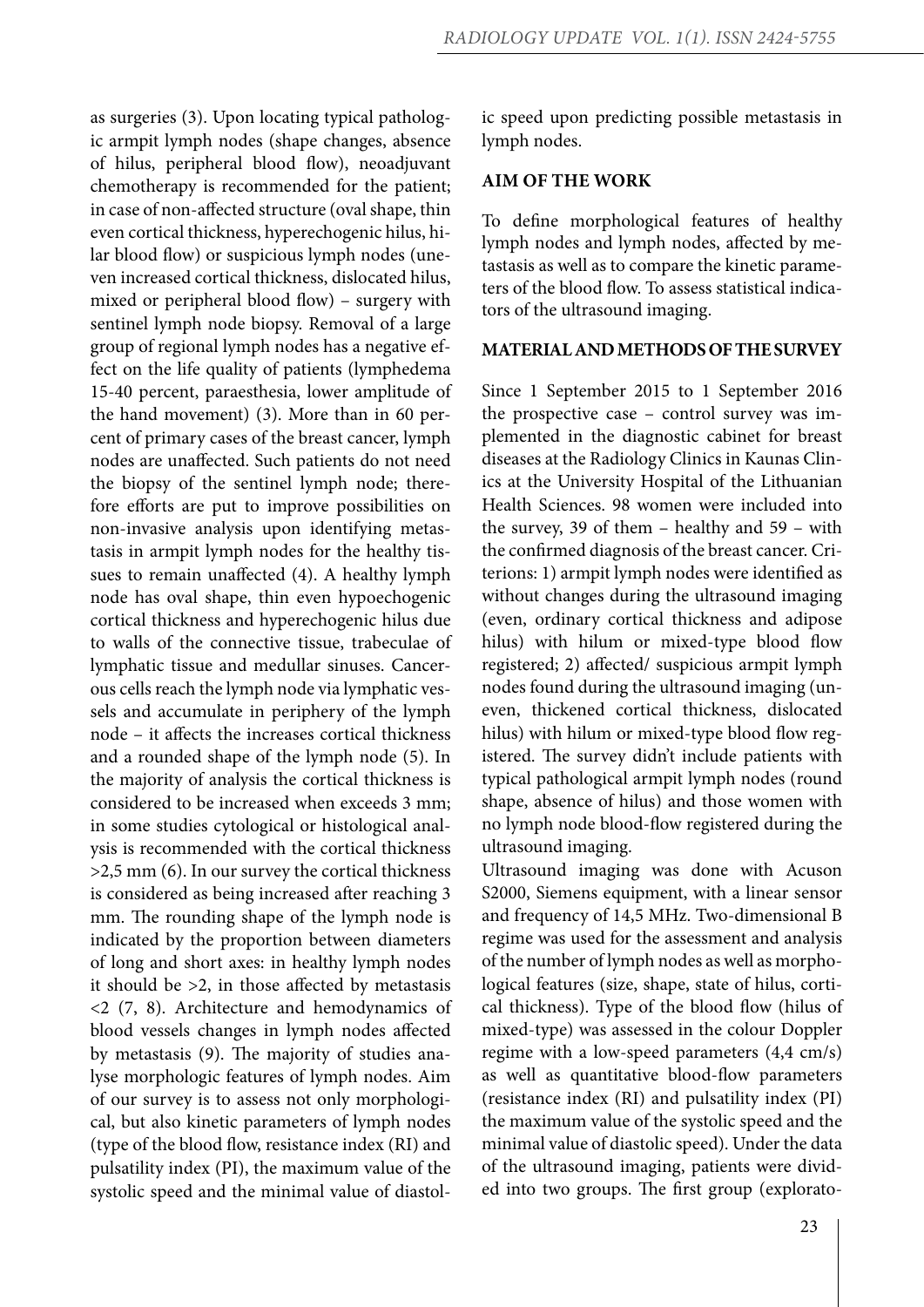$ry (n=29)$  – women with affected lymph nodes, identified during the ultrasound imaging. The second group – control group  $(n=69)$  – women with unaffected lymph nodes, identified during the ultrasound imaging. Healthy women were repeatedly examined after 3 and 6 months. Women with diagnosis of the breast cancer underwent the biopsy of sentinel lymph node and data from the ultrasound imaging was compared to results of the histological analysis. Metastases in lymph nodes were confirmed for 22 patients. The sensitivity and specificity of the ultrasound imaging were calculated.

Permission of bioethics for the survey implementation: No. BEC-MF-408.

## **STATISTICAL ANALYSIS**

Statistical survey data analysis was done by aids of SPSS 17.0 and Excel 2010. Distribution of analysed features within the scope was assessed by the descriptive data statistics – absolute (n) and percentage frequencies (percent). Quantitative data is presented as arithmetic average (m) with a standard deviation (sn). Comparison of quantitative variables of two independent scopes, the distribution of which supports the principle of normality, average values were compared on Student's T-test; comparison of quantitative variables of two independent scopes, the distribution of which does not support the principle of normality, average values were compared on Mann-Whitney U-test. New tables of interrelating characteristics were composed for the assessment of links between features; dependence was identified on the criterion of chi-square  $(\chi 2)$ . When data is described in the four-field (2x2) frequency table and when at least one expected number of observations is less than 5, the precise Fisher's criterion is calculated. When the significance level p≤0,05, the difference between features in groups of respondents was considered as statistically significant.

# **RESULTS**

Age average of the women-respondents – 60,7 (p>0,05). Age of respondents in the exploratory group was not statistically significantly different from the age of women in the control group. Types of the breast cancer were identified: invasive ductal carcinoma – 25 cases (40,7 percent), invasive lobular carcinoma – 27 cases (44,1 percent), mucinous adenocarcinoma 6 cases (10,2 percent), intracystic carcinoma – 1 case (1,7 percent). The degree of differentiation of the tumour (G1, G2, G3) was analysed as well as the imunomarker expression (estrogen (ER), progesterone (PR) receptors, human epidermal growth factor receptor (HER2)), spread in blood vascular and lymphovascular (LV1) system. Tendency was observed that tumours with a more aggressive form G2, G3 and HER2+ tend to metastases to regional lymph nodes, but his data was not statistically significant. Patients with metastases in lymph nodes were identified with spread by blood vascular and lymphovascular systems.

Cortical thickness of lymph nodes, affected by metastases was higher – 4,3 mm, while in health lymph nodes – 2,2 mm (p<0,001) (Picture 1). Proportion between diameters of long and short axes in healthy and affected lymph nodes was similar (>2). Statistically significant difference was defined that the hilar blood flow was more often observed in healthy armpit lymph nodes, while in affected lymph nodes – mixed (Picture 2).

Kinetic features: in healthy armpit lymph nodes  $RI=0,59\pm0,2$ ,  $PI=3,06\pm2,4$ ,  $MSS=5,34\pm2,1$ , MDS=2,53±1,6; in lymph nodes affected by metastases RI=0,78±0,2, PI=7,91±4,2, MSS=5,89±1,5, MDS=2,24±1,4. It was defined that MSS in the exploratory group is statistically significantly higher  $(p<0,05)$  than in the control group (Picture 3). PI and RI in lymph nodes affected by metastases are also higher than in healthy lymph nodes, but this data was not statistically significant.

According to our data, the UI accuracy is 81,4 percent, sensitivity – 90,9 percent, specificity – 75,7 percent and if kinetic features are assessed together, accuracy – 88,1-89,8 percent, sensitivity – 95,8-96 percent, specificity – 82,9-85,3 percent. When assessing the state of the armpit lymph nodes for women with breast cancer, it is important to evaluate not only morphological, but also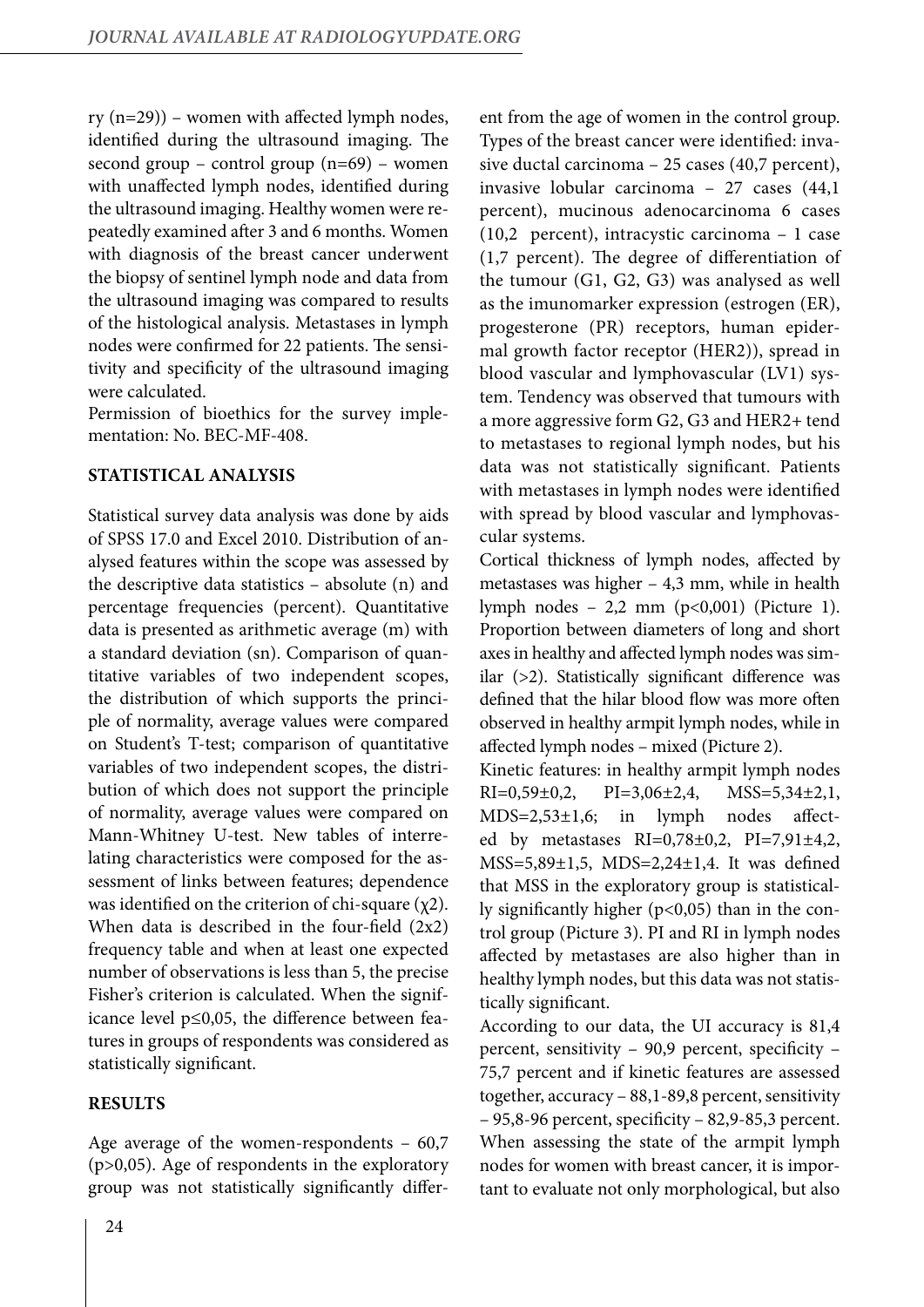

**1 Picture. Mean cortical thickness (\*- p<0,001).**

**2 Picture. Circulation type (** $\chi^2$ =48,56; p=0,001).

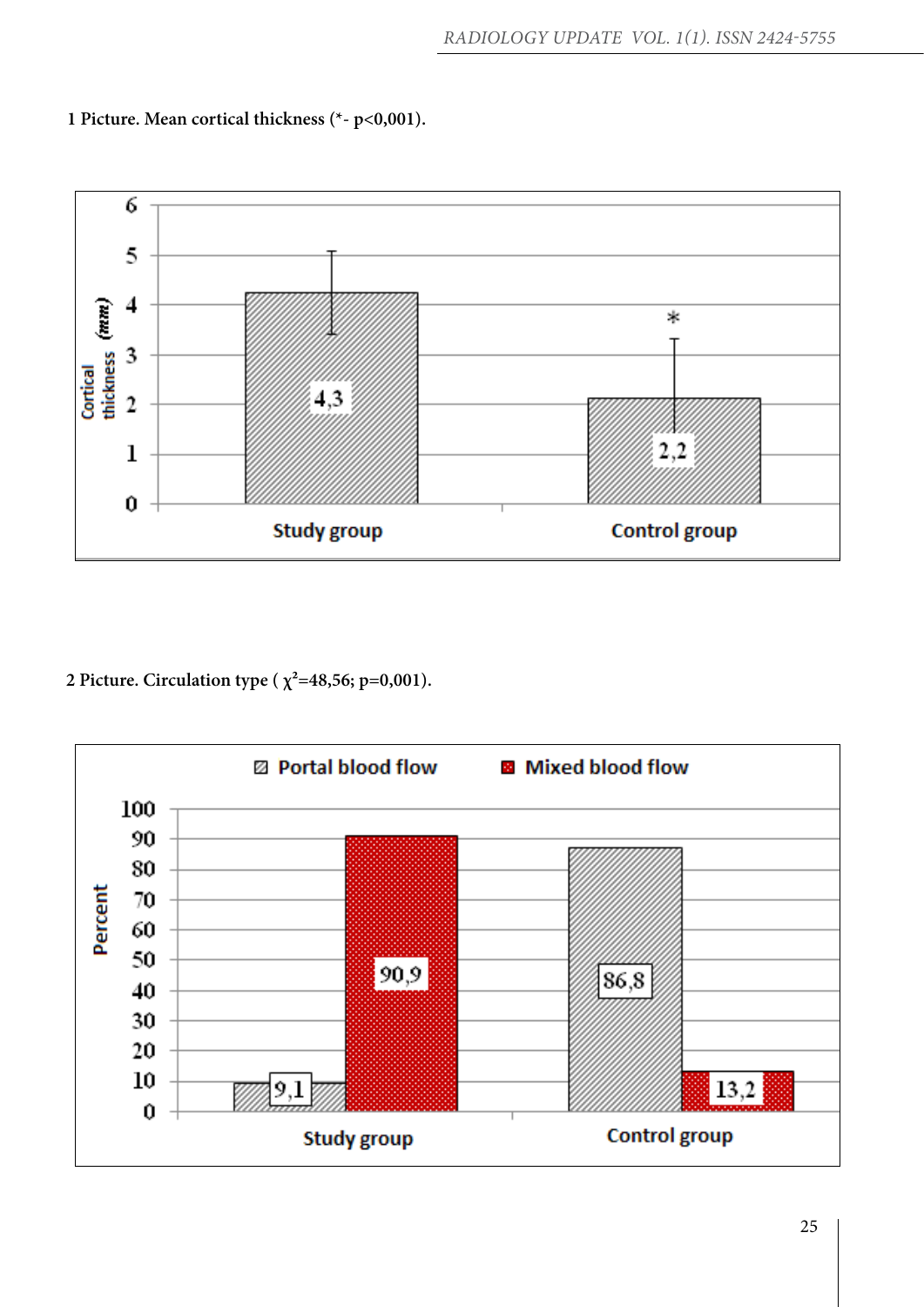



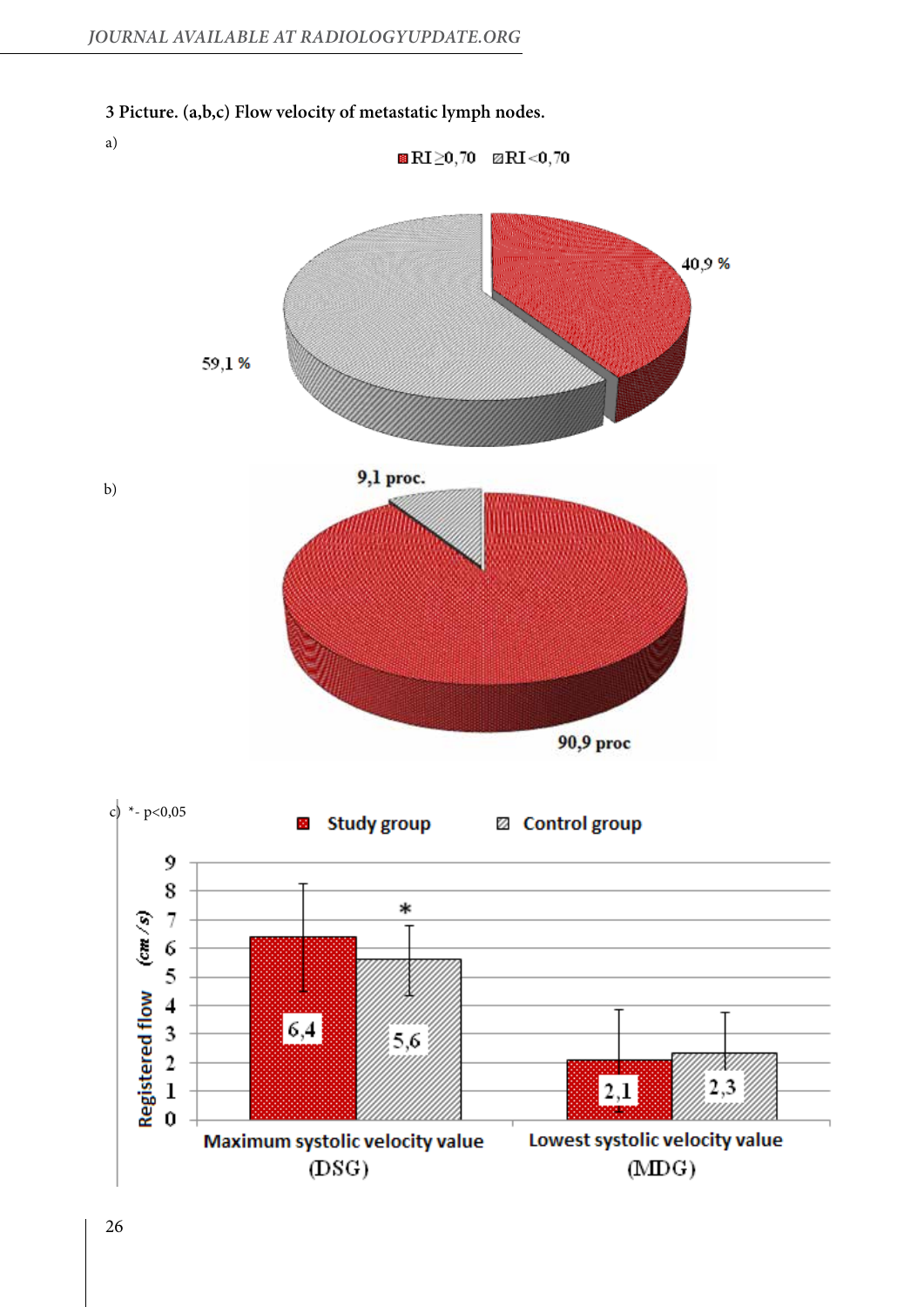kinetic features of the lymph node, because in such case the UI accuracy increases.

#### **DISCUSSION OF RESULTS**

State of armpit lymph nodes and the amount of affected lymph nodes in the armpit is the unchangeable prognostic factor for women with breast cancer.

In over 60 percent of all primary cases of the breast cancer the armpit lymph nodes are unaffected. It is strived to improve possibilities of non-invasive examination possibilities for identification of metastases in armpit lymph nodes for the healthy tissues to remain unaffected.

Tendency was observed in the exploratory group that tumours of the more aggressive form G2, G3 and HER2+ tend to metastases to regional lymph nodes, but this data was not statistically significant. Jalini study also defined that patients with healthy of affected lymph nodes identified during UI have different clinic-pathologic factors, therefore upon existence of these symptoms (LV1, G3) and healthy lymph nodes in UI , state of such women should be treated carefully and the possible repeated UI could be offered (10). For patients, with metastases in lymph nodes in 95,5 percent of cases the spread by blood vascular and lymphocascular systems was identified. Study of Nwaogu et al. indicate this feature as statistically significant (p=0.0007), therefore it is recommended to assess the state of patients with this symptom with more attention in order to avoid falsely negative results (11).

In the majority of studies (12-14) the cortical thickness in lymph nodes affected by metastases was >3 mm. On the base of our data, the cortical thickness is also a statistically significant feature upon defining metastases in armpit lymph nodes. It was increased – 4,3 mm in the affected lymph nodes and it was 2,2 in healthy lymph nodes (p<0,001).

Several studies analysed the proportion between diameters of long and short axes as it may indicate the round form of the lymph node (in healthy lymph nodes it should be >2, in those affected by metastasis  $<$  2 (7, 8). In our survey this proportion was not different (>2), maybe because patients whose lymph nodes seemed healthy or suspicious (with increased cortical thickness) during UI were included into the survey.

Statistically significant difference was defined when the hilar blood flow was observed in healthy armpit lymph nodes while in those affected by metastases – mixed blood flow. Jabbar and Das studies also indicate this feature as statistically significant (12, 15).

One of the essential tasks of our survey was to assess kinetic data of blood flow in the lymph node: resistance index (RI) and pulsatility index (PI), the maximum value of the systolic speed (MSS) and the minimal value of diastolic speed (MDS). Data in literature upon assessment of these features is rather controversial. In several studies where the neck lymph nodes were assessed, kinetic features were identified as being important upon differentiating lymph nodes affected my metastases from the reactive ones (16-19). However, Das survey, when assessing morphological features of lymph nodes together with kinetic blood flow data, indicated the reduced statistical indicators (15). On the base of the literature data, theoretical hypothesis was prepared that RI in lymph nodes affected by metastases should be >= 0,70, PI> 1,8, while in healthy armpit lymph nodes  $RI \le 0.65$ ,  $PI \le 1.0$ . Results were obtained that in healthy lymph nodes I=0,59±0,2, PI=3,06±2,4, MSS=5,34±2,1, MDS=2,53±1,6, in those affected by metastases - RI=0,78±0,2, PI=7,91±4,2, MSS=5,89±1,5, MDS=2,24±1,4. It was defined that MSS in the exploratory group is statistically significantly higher  $(p<0,05)$  than in the control group. Even though there is no statistically significant difference, RI and PI in lymph nodes affected by metastases tend to be higher than in healthy lymph nodes.

Statistical data from UI analysis in different studies was different (accuracy 63-90 percent, sensitivity – 53-100 percent, specificity – 65-100 percent) (8,12,14,15,20). According to our data, upon assessment of morphological features only, UI analysis' accuracy was 81,4 percent, sensitivity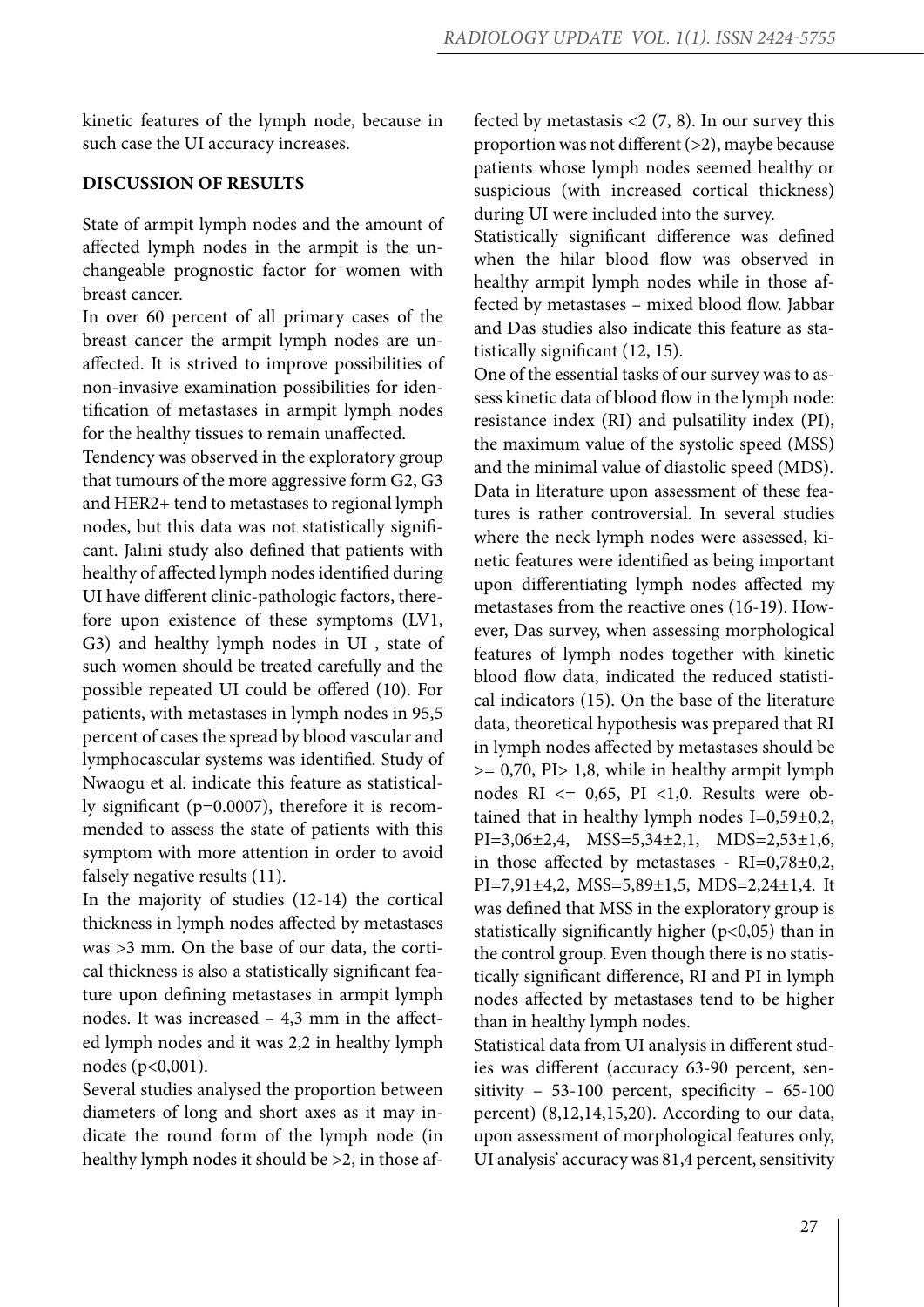| 1 Table. Statistical summary. |
|-------------------------------|
|                               |

|                                | Sensitivity<br>(% ) | Specificity<br>(% ) | <b>TNV</b><br>$(\% )$ | <b>NNV</b><br>(% ) | Accuracy<br>(% ) |
|--------------------------------|---------------------|---------------------|-----------------------|--------------------|------------------|
| H.Abe, 2013<br>B(2)            | 56,28               | 80,83               | 61,88                 | 76,98              | 72,09            |
| S.E.Song, 2012<br>B(2)         | 82,3                | 89,1                | 80,0                  | 86,6               |                  |
| B.Lee, 2013<br>B(2)            | 53,7                | 85,1                | 81,o                  | 60,0               | 67,9             |
| J.A.Jabbar, 2012 B(2)          | 95,0                | 95,0                | 95,0                  | 5,0                |                  |
| Komb. su dopl.                 | 100,0               | 100,0               | 100,0                 | 0,0                |                  |
| A.Das, 2012 B(2)               | 87,0                | 89,0                | 82,0                  | 92,0               | 88,0             |
| Komb. su dopl                  | 59,0                | 65,0                | 50,0                  | 73,0               | 63,0             |
| Our data, 2016 B(2)            | 90,9                | 75,7                | 69,0                  | 93,3               | 81,4             |
| Combination with doppler. (RI) | 95,8                | 82,9                | 79,3                  | 96,7               | 88,1             |
| Combination with doppler. (PI) | 96,0                | 85,3                | 82,8                  | 96,7               | 89,8             |

– 90,9 percent, specificity – 75,7 percent. While if kinetic features are analyses together, the accuracy increases by 7 percent (Table 1).

# **CONCLUSIONS**

Cortical thickness and the mixed-type blood flow are statistically significant features for identifying metastases in armpit lymph nodes.

 RI and PI in lymph nodes affected by metastases tend to be higher than in healthy lymph nodes, however statistically significant difference was not found therefore only kinetic lymph node blood flow data cannot be trusted.

Upon assessment of morphological and kinetic lymph features of lymph nodes together, the UI accuracy increases ~7 percent.